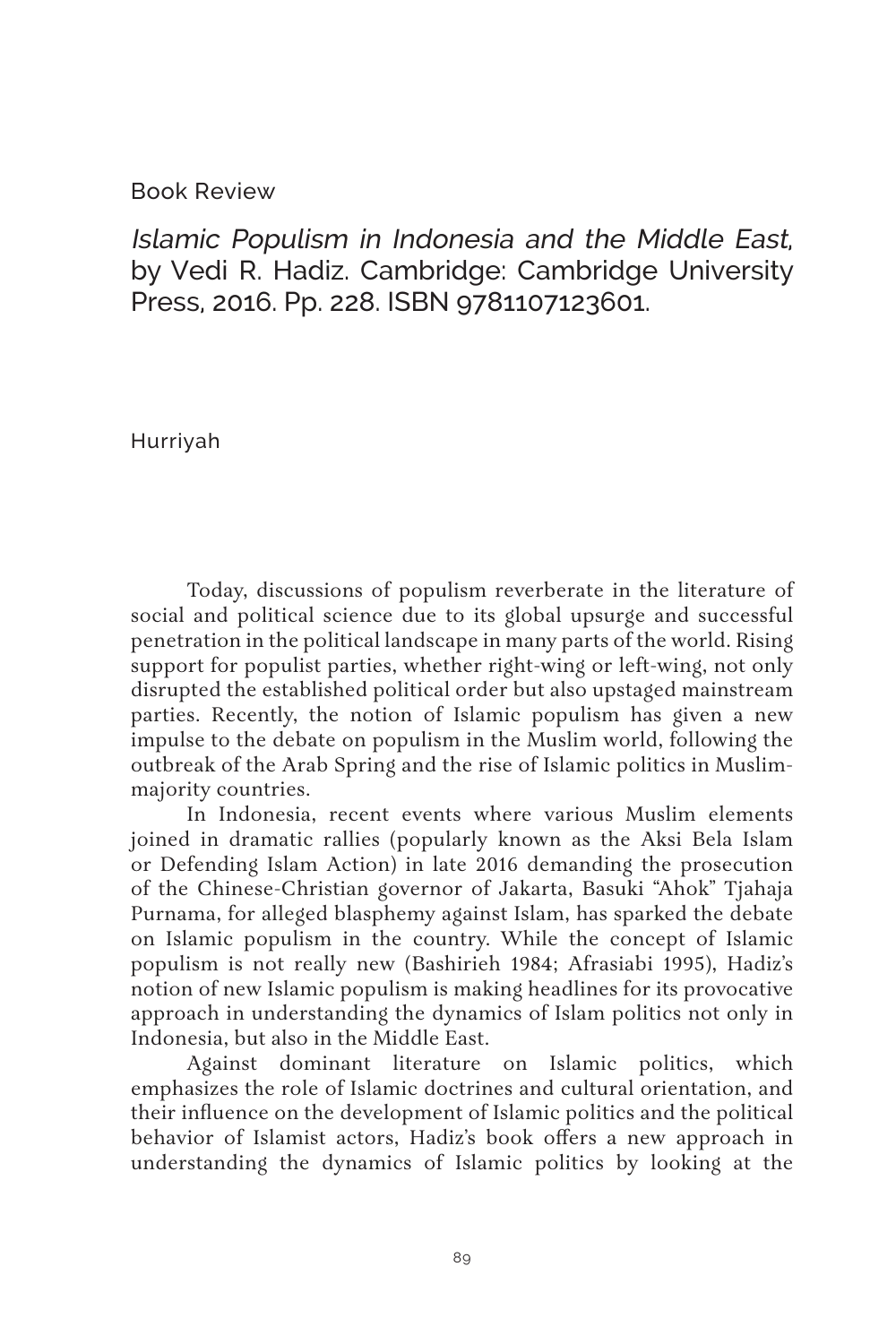significance of political economy and historical sociology that may explain different trajectories of Islamic politics in the Muslim world.

Hadiz's book tries to answer a fundamental question: What accounts for the different trajectories of Islamic politics in different contexts (p. 3)? To answer this question, Hadiz draws a comparative analysis of the three important countries in Southeast Asia and the Middle East—Indonesia, Egypt, and Turkey—that share some similarities: Muslim-majority countries with middle-income economies that experience recent efforts toward democratization and are witnesses to the evolution of Islamic politics that has been integrating itself into the world capitalist economy and electoral democracy.

In order to explain the different trajectories of Islamic politics in these three countries, Hadiz uses the concept of "a new Islamic populism," which he defines as merging interests, aspirations, and grievances of a cross-section of social classes, particularly the urban poor, the new urban middle class, and possibly peripheralized segments of the bourgeoisie in potentially powerful ways (p. 3). Hadiz's definition of new Islamic populism puts emphasis on the central conception of *ummah* in which he argues is parallel to the conception of "the people" in traditional populism. Yet, if traditional populisms conceive of a "people" who are subordinated by avaricious elites, the new Islamic populism imagines an *ummah* that is dispossessed, in socioeconomic as well as cultural terms, by powerful forces that preside over the social order that is perceived to be inherently exclusionary, unjust, and therefore simultaneously immoral (p. 12). Hadiz further argues that the key elements for the success of Islamic populism rely on whether Islamist actors are able to mobilize two important variables: first*,* a cohesive cross-class alliance that connects the disparate groups within the ummah; and second*,* a cohesive political vehicle that can represent the ummah in competition over power and resources.

Hadiz's examination of Egypt, Turkey, and Indonesia suggests that, despite having similar historical and political trajectories, the outcomes of a new Islamic populism in these countries are different and vary in both degree and composition. In this case, Hadiz uses electoral performance and access to formal politics as parameters to analyze the success or failure of Islamic populism. Hadiz then shared his observations and analysis on the dynamics of Islamic politics, looking at how political actors—Muslim Brotherhood in Egypt, Adalet ve Kalkinma Partisi (AKP or Justice and Development Party) in Turkey,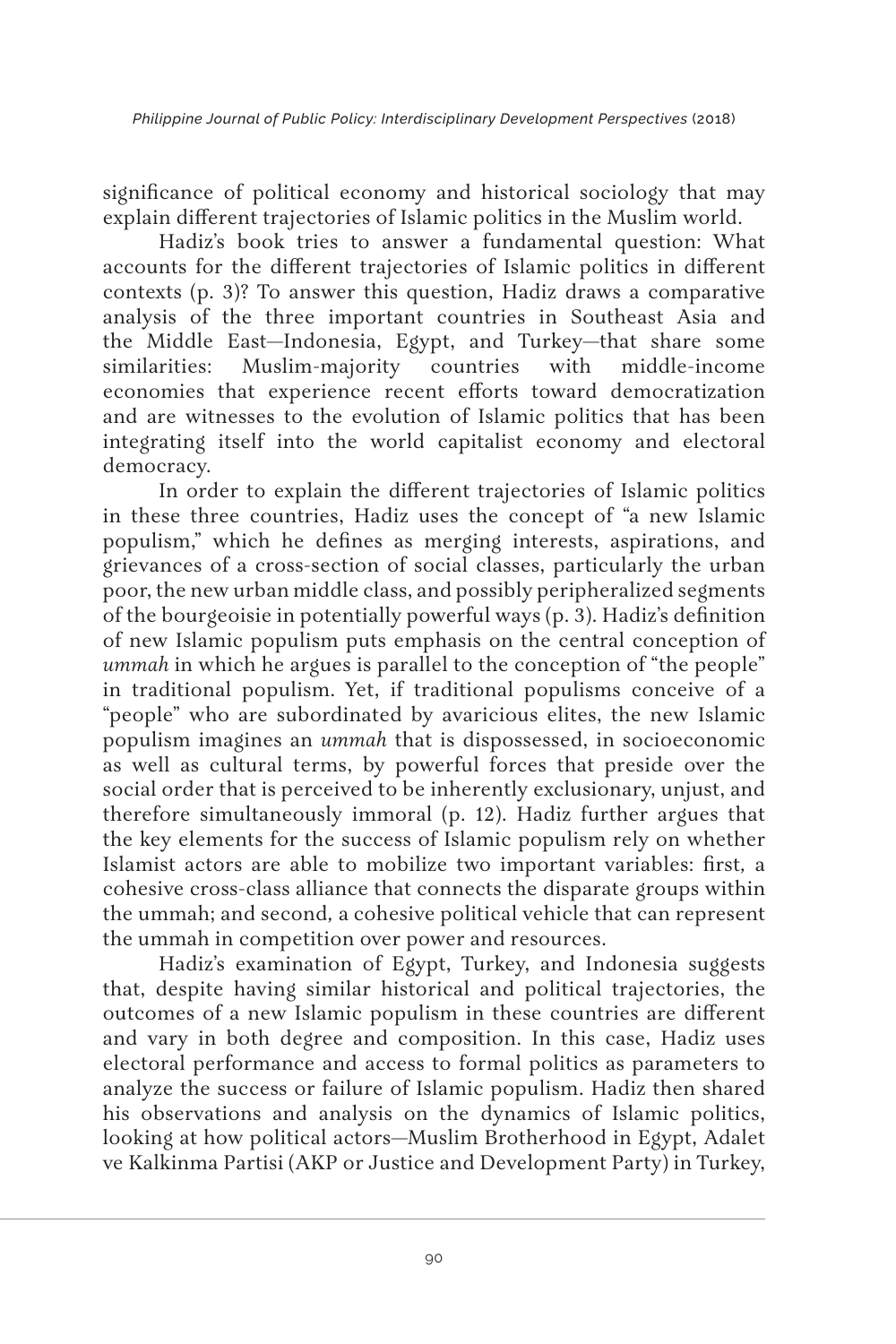and Partai Keadilan Sejahtera (PKS or Justice and Prosperous Party) in Indonesia—struggled for power and resources through electoral competitions.

In Turkey, the representatives of Islamic politics succeeded in gaining access and reigning over the state. Turkey's case perhaps has become the most successful story of Islamic populism, with the presence of cohesive cross-class alliances among its indigenous Muslim bourgeoisie and various other classes such as the urban poor, who benefited from the provision of services carried out by the AKP governance, and the big Anatolian bourgeoisie represented by the Gulen movement, which emerged as a growing economic power as well as AKP's major ally.

Similarly, Egypt's case also shows the success of Islamic politics in electoral competition against military forces in the post-authoritarian environment, although they have failed to maintain power in spite of early spectacular successes through the democratic route (p. 158). The victory of the Muslim Brotherhood in Egypt, according to Hadiz, can be credited to its ability to emerge as the main opponent while continuing to maintain a rich tradition of civil society activism (p. 100).

In contrast, Islamic politics in Indonesia experienced "continual failures" to take over the government or dominate the political opposition in the time of both authoritarianism and democracy (p. 13). Despite the surge of Islamic politics in the post-1998 democratization movement and the seemingly rising piety of Indonesian Muslims, Islamic parties never gained popular support in electoral competitions. According to Hadiz, the major factors that differentiate the outcomes of Islamic populism in Indonesia and its counterparts in Turkey and Egypt have been the historical absence of a strong, big business component within the Indonesian new Islamic populism, as well as the lack of vehicles capable of credibly monopolizing the claim of representing an internally diverse ummah (p. 188). Hadiz further argues that the failure of Islamist actors in crafting a cross-class coalition has something to do with the historical precedent in the older form of Islamic populism that shows resentment between the marginalized Islamic petty bourgeoisie and the dominant big Chinese bourgeoisie, which then perpetuates the anti-Chinese sentiment among the large population of the indigenous *pribumi* Muslims even up to date, as seen in the dramatic mass mobilization by Islamic vehicles in Jakarta in late 2016.

Despite his noteworthy analysis of the divergent trajectories of Islamic politics in the three cases, Hadiz's emphasis on the electoral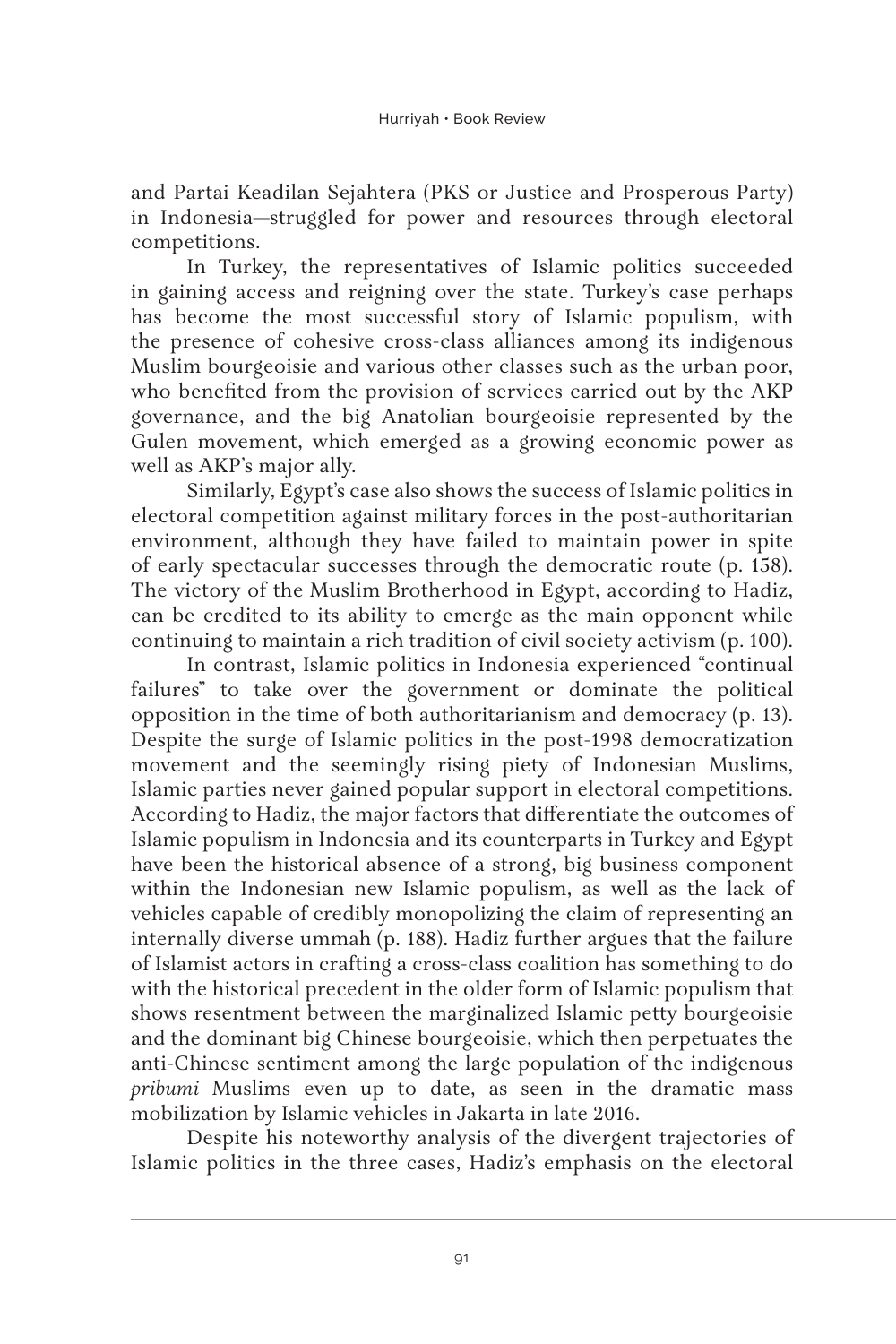performance and political-economic motivation of the Islamist actors may have simplified the complexity of the contemporary ummah, as well as overlooked the ideological factor that remains influential in explaining the behavior of Islamist actors across the Muslim world, including the three countries.

In Egypt's case, the emergence of the Muslim Brotherhood fundamentalism can be seen as a resistance to secularization of Egyptian society, which they perceive as traditionally religious and conservative people who aspire for stricter implementation of religious teachings in all aspects of life (Bayoumi 2017). During the short period of Mohamed Morsi's administration, efforts to encourage the adoption of Sharia law through constitutional amendments by the Islamists, represented by the Muslim Brotherhood and Salafi group, have caused a breakup of coalitions between Islamist and secular groups that were initially formed as an anti-Mubarak coalition (Muslih and Hurriyah 2016).

To a lesser degree, Islamic ideology remains pertinent not only in Adalet ve Kalkinma Partisi but also in Turkey's secularized society. In this case, the moderation of AKP's Islamist-rooted ideology was undertaken because the party has to deal with an extreme interpretation of secularism in Turkey that influences party members to refrain from any confrontation with secular strongholds (Hidayat 2012). Yet, once the AKP consolidated its political power through European Union-oriented reforms and successive electoral victories, it has gradually replaced the well-established secular nationalism with religious nationalism. Presenting itself as "the voice of voiceless masses" that have been pushed to the periphery and forced to adopt "imported" values, the AKP appeals to the masses through a cultural populism by underlining the party's and its strong leader's fidelity to national, religious values (Saylan 2016).

Particularly in the Indonesian case, Hadiz's argument of continual electoral failures has also undermined the success of Islamic politics in penetrating formal politics. Since the 1998 democratization movement, evidence shows that there has been a kind of Islamization in laws and regulations at both the national and local levels in different degrees throughout the archipelago (Bagir 2018, 284) not only promoted by Islamist actors but also by secular parties (Buehler 2016). In Aceh, a special province in Indonesia that has the privilege to implement Sharia law, Islamist groups like traditional *ulema* has become a strategic alliance for the government in the enforcement of Sharia law and regulations due to its significance as the "sole interpretation" of Islam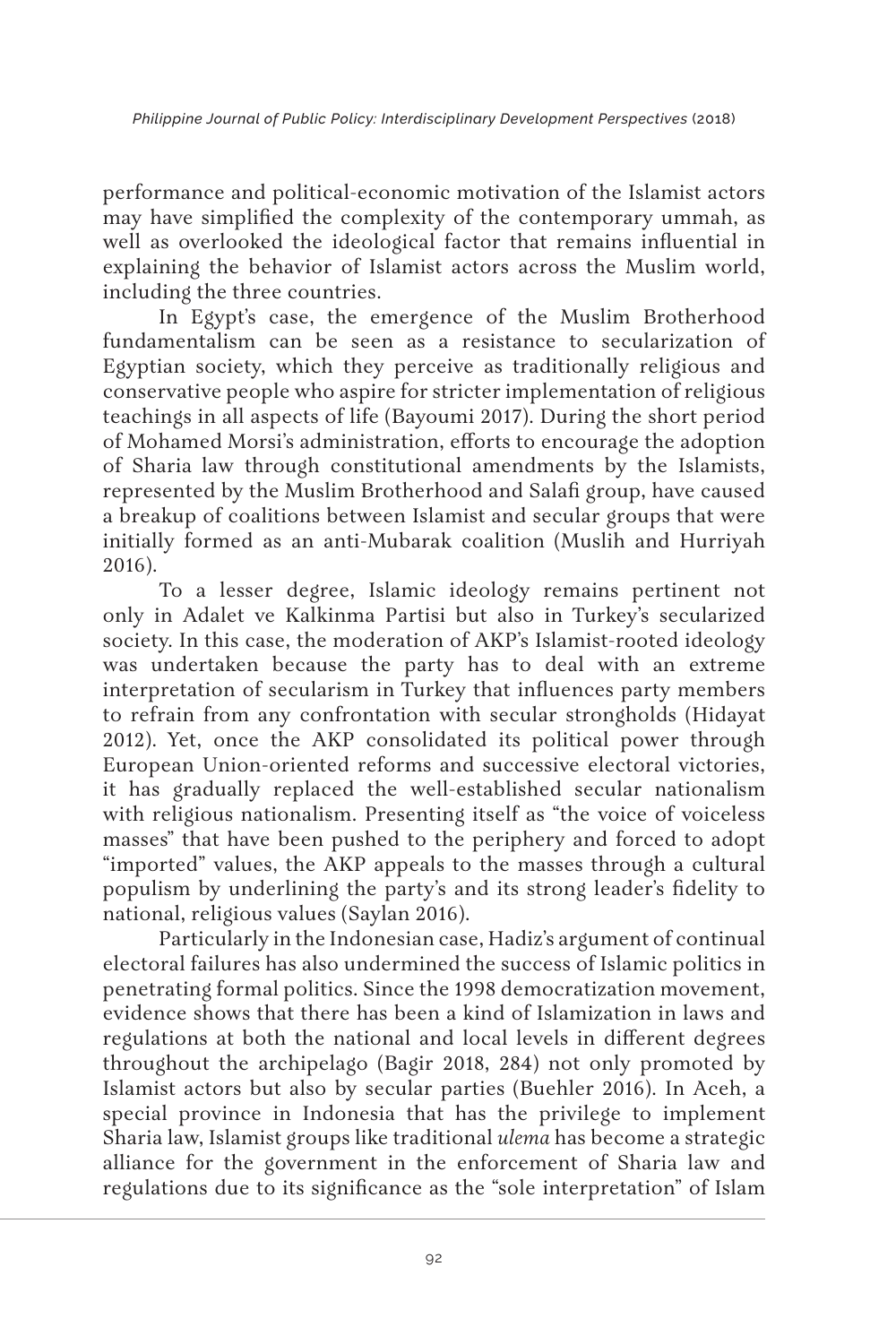in Aceh (Hidayat and Hurriyah 2016, 261). Arguably, the unprecedented success of the Aksi Bela Islam rallies has represented the growth of a new Islamic populism that was manipulated by the Islamist groups struggling not only for power and resources, but also, as Fealy (2016) suggests, a much broader agenda of Islamization.

Overall, Hadiz's book is a significant contribution to the study of contemporary Islamic politics. His take on comparative perspectives allows for a broader analysis of the trajectories of Islamic politics across the Muslim world. Through his emphasis on political economy and historical sociology in his analysis, Hadiz has successfully demonstrated how the outcomes of the trajectory of Islamic politics in the Muslim world are closely connected to the ability of Islamist actors to represent and mobilize the marginalized ummah in the pursuit of power and resources.

## **References**

Afrasiabi, Kaveh L. 1995. "Islamic populism." *Telos* 1995 (104): 97-125.

**Hurriyah** is a lecturer at the Department of Political Science, Faculty of Social and Political Science, Universitas Indonesia. She is deputy director of the Centre for Political Studies (Pusat Kajian Politik, Puskapol) in the same university.

Bagir, Zainal Abidin. 2018. "The Politics and Law of Religious Governance." In *Routledge Handbook of Contemporary Indonesia,* edited by Robert Hefner, 284-295. New York: Routledge.